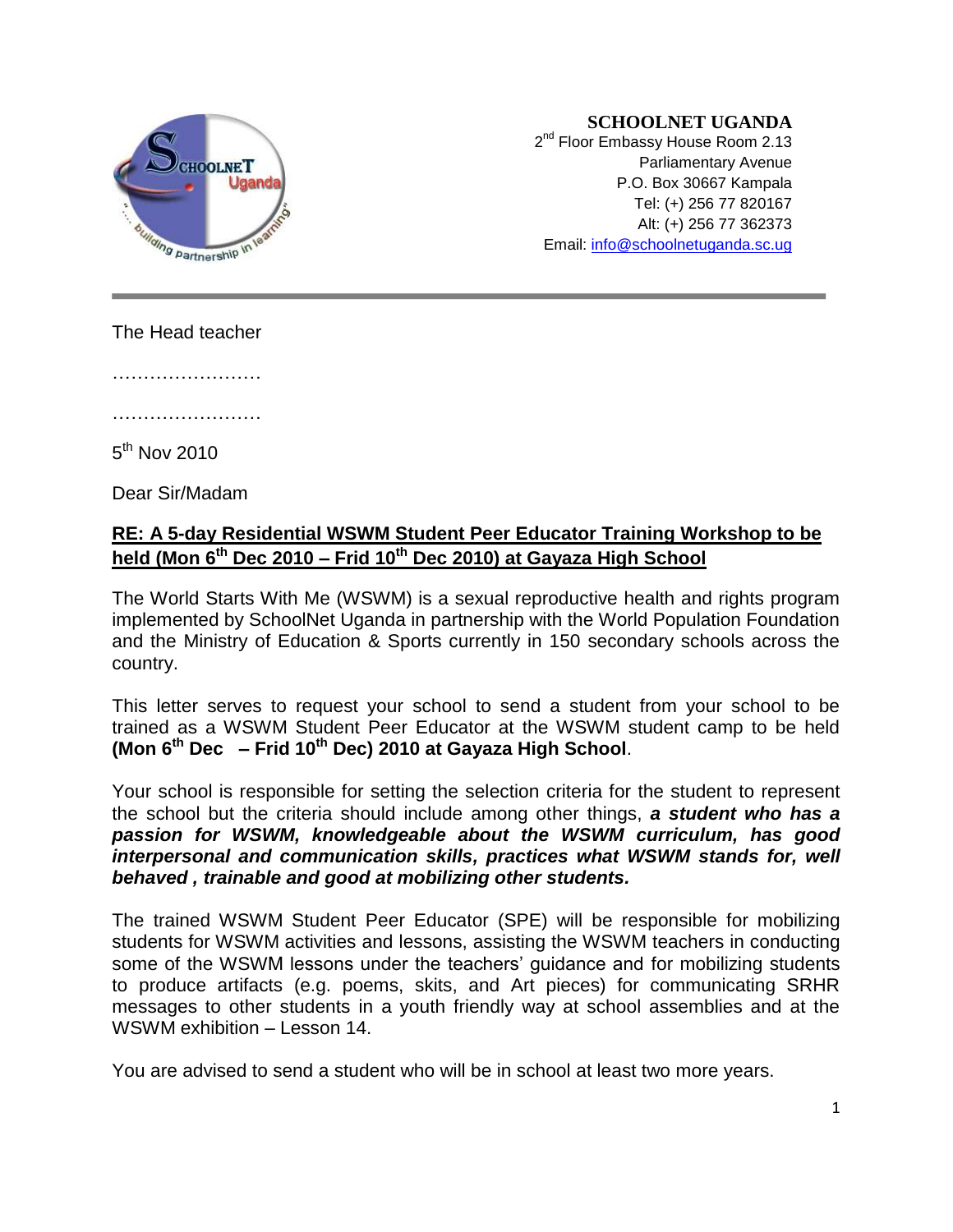### **WSWM Student Peer Educators' Training Workshop objectives:**

The training of the WSWM Student Peer Educators (SPE) will be conducted in such a way as to achieve the following objectives:

- 1. To provide the WSWM students from different schools across the country an opportunity to interact both formally and informally for the purpose of networking and knowledge sharing.
- 2. To provide WSWM students an opportunity to brainstorm some of the SRHR faced by the youth in schools and out of schools, share possible consequences and possible solutions to the SRHR issues with purpose of building their capacity to avoid risk behavior and situations, make independent but informed healthy decisions about their lives.
- 3. To provide students with an in-depth knowledge of some of the Sexual Reproductive Health and Rights (SRHR) issues covered within the WSWM curriculum in particular Lesson 6: "Fight for your Rights" , Lesson 7: "Sexuality and Love", Lesson 8: "Pregnancy for Girls and Boys too", Lesson 9: "Protect yourself against STIs and HIV/AIDS", Lesson 10: "HIV/AIDS you have a Role to Play" ,Lesson 12: "My Future Dreams" and Lesson 14" "The Exhibition".
- 4. To clarify some of the myths and misconceptions regarding youth Sexual Reproductive Health particularly with regard to pregnancy, STI and HIV/AIDS prevention.
- 5. To develop and enhance students' ICT skills and capacity to use Internet as a learning resource and a resource for health information.
- 6. To introduce the WSWM student peer educators to the WSWM online support centre (http://www.schoolnetuganda.sc.ug/wswmonlinesupport/).
- 7. To build students' knowledge and skills in communication, public speech, script writing, skit acting, video filming and editing.
- 8. To involve students in developing and producing multimedia youth friendly Sexual Reproductive Health and Rights (SRHR) materials.
- 9. To provide career guidance to the students and build their self-esteem through the use of role models and inspirational talk by young people.
- 10.To get students' suggestions and ideas of how to improve the WSWM program in schools both quantitatively and qualitatively.
- 11.To create a national network of WSWM students who will continue collaborating using ICT even after the camp.
- 12.To collect WSWM student voices and testimonies.

### **Workshop Logistics**

1. The school will be responsible for the transportation of the student representing the school to and from Gayaza High School (the training venue). SchoolNet Uganda has no budget for transport refund for the students. Schools should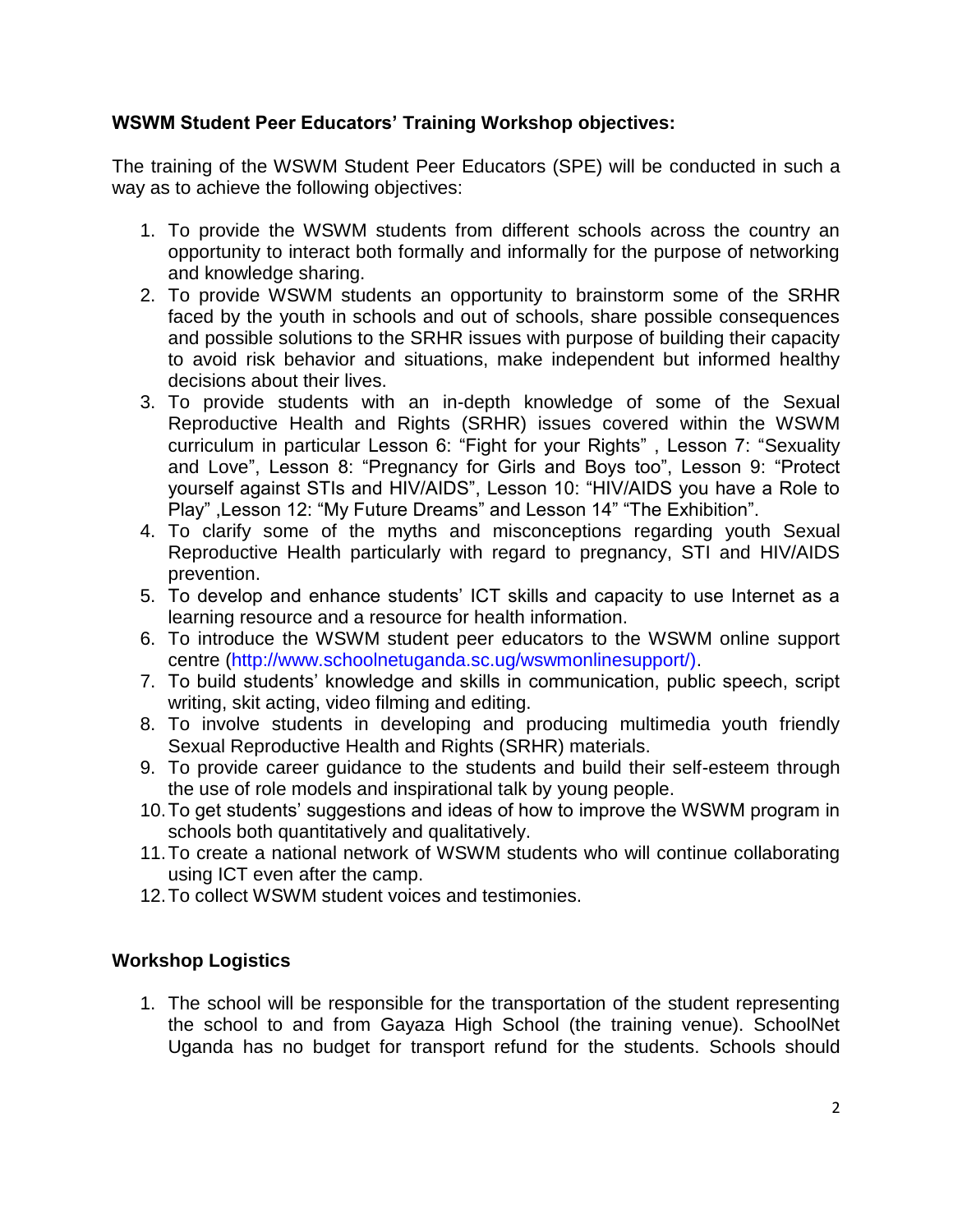ensure that students don't get stranded at the training venue like what happened to some students at the 2008 WSWM student camp.

- 2. SchoolNet Uganda and WPF will be responsible for accommodation, feeding, and training costs (materials and trainers) for one student from each of the invited schools listed below. The invited schools are those which were not given a chance to train WSWM Student Peer Educators in 2009.
- 3. In case, an invited school wants to send more than one student for training, the school will have to meet the cost of accommodation and feeding of each extra student in addition to transporting the student to and from the workshop. The unit cost of training a Student Peer Educator for all the days of the workshop is 300,000/= (three hundred thousand shillings) of which accommodation and meals take 125,000/= (One hundred and twenty-five thousand shillings). Each extra student will therefore be expected to report with 125,000/= (One hundred and twenty-five Uganda Shillings) for accommodation and meals.
- 4. In case, a school not listed below but has a WSWM club and wants to send a student to be trained as a WSWM Student Peer Educator, the school will have to meet the cost of accommodation and feeding in addition to transporting the student(s) to and from the workshop. Each student from those schools not listed below will therefore be expected to report with 125,000/= (One hundred and twenty-five Uganda Shillings) for accommodation and meals.
- 5. Students will report to Gayaza High School on the **afternoon of Sun 5 th Dec 2010** before 4:00 PM with **personal effects (blanket, bed sheets, towel, soap, mosquito net, sponge, tooth brush, tooth paste** etc) and will depart on the **morning of Sat 11th Dec 2010**. **A mosquito net is quite essential because Gayaza High School has a large number of mosquitoes.**

Gayaza High is located 16 km (10 miles) from Kampala, 1km from Gayaza Trading Centre. Taxis from Kampala to Gayaza Trading Centre are available at both the Old Taxi Park and the New Taxi Park at either 1,500/= or 2,000/=

| No. | <b>School</b>                    | No. | <b>School</b>                     |
|-----|----------------------------------|-----|-----------------------------------|
|     | Arua Public Girls SS (Arua)      | 2.  | Arua Town College Girls SS (Arua) |
| 3.  | Amuria Secondary School (Amuria) | 4.  | Pope Paul VI Anaka (Amuru)        |
| 5.  | St. Mary's College Lacor (Amuru) | 6.  | Banda Secondary School (Bugiri)   |
|     | Masheruka Girls SS (Bushenyi)    | 8.  | Alliance High School (Gulu)       |
| 9.  | Gulu College (Gulu)              | 10. | Trinity College Gulu (Gulu),      |

### **List of invited schools**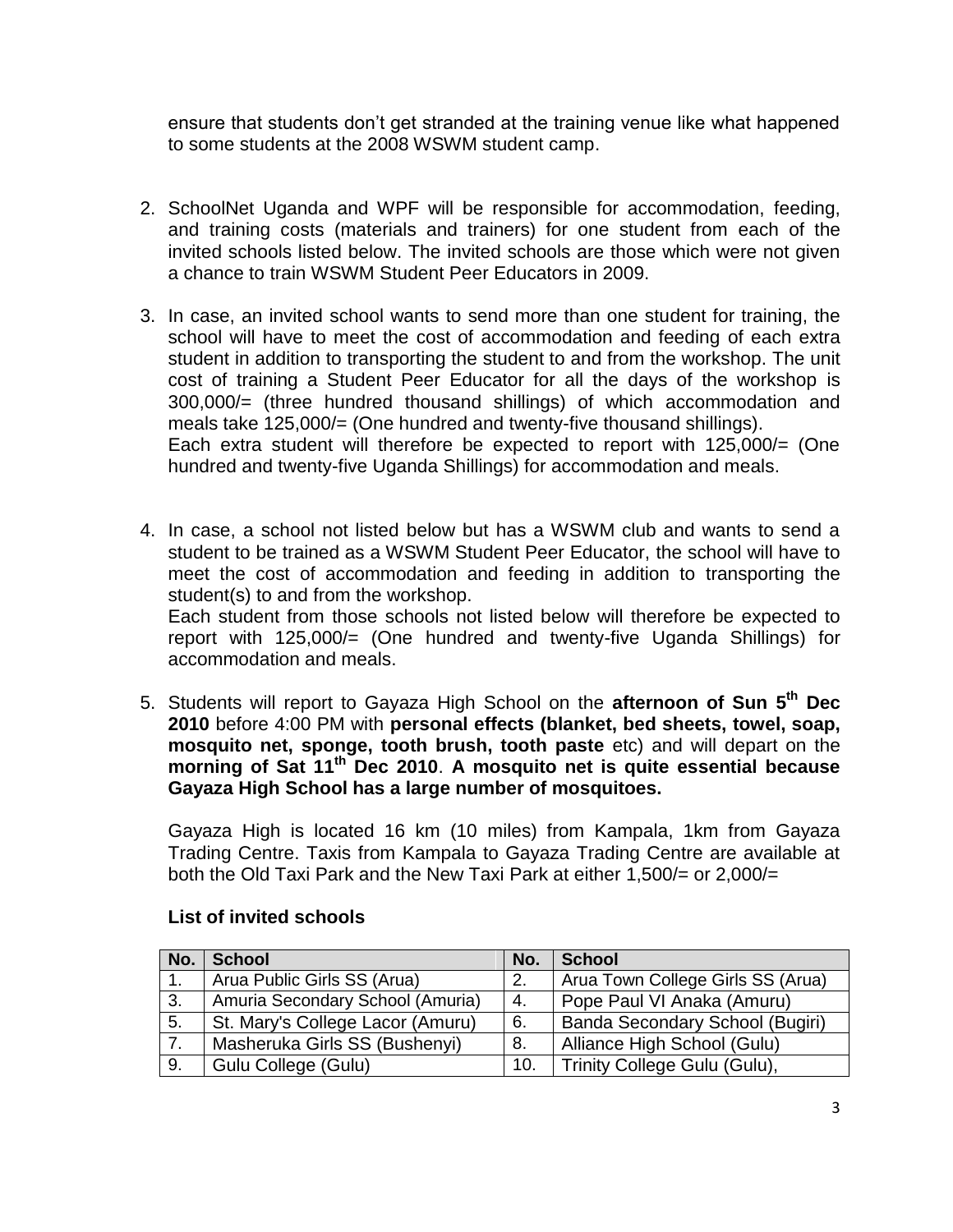| 11. | St. John Buwaya SS (Iganga)                              | $\overline{12}$ . | Nakanyonyi Girls SS (Jinja)                            |
|-----|----------------------------------------------------------|-------------------|--------------------------------------------------------|
| 13. | <b>Busedde College (Jinja)</b>                           | 14.               | St. Thomas SS, Kashaki (Kabale),                       |
| 15. | St. John SS Ikumba (Kabale)                              | 16.               | Sselwanga Lwanga SSS<br>(Kalangala),                   |
| 17. | <b>Bishop Dunstan Nsubuga Memorial</b><br>SS (Kalangala) | $\overline{18}$ . | Angel High School (Kampala)                            |
| 19. | Namirembe Hillside High School                           | 20.               | Emma High School (Kampala)                             |
| 21. | Muyenga High School (Kampala)                            | $\overline{22}$ . | Trinity High School (Kawempe)                          |
| 23. | Karambi SS (Kasese)                                      | 24.               | <b>High Standard Christian SS</b><br>Kateera (Kiboga)  |
| 25. | Kitgum Comprehensive Girls SS<br>(Kitgum)                | 26.               | Central Secondary School (Lira),                       |
| 27. | Aloi Secondary School (Lira),                            | 28.               | <b>Holy</b><br>Family<br>Kyamuliibwa<br>SS<br>(Masaka) |
| 29. | St. Herman SS, Kaliisizo (Masaka)                        | 30.               | Kako Secondary School (Masaka),                        |
| 31. | Masindi S S (Masindi),                                   | 32.               | Kibibi Standard School (Mpigi)                         |
| 33. | <b>Gombe Community Polytechnic</b><br>(Mpigi)            | 34.               | St. Lwanga Vocational and SSS<br>(Mukono)              |
| 35. | St. Balikuddembe SSS Kisoga<br>(Mukono)                  | 36.               | Nakifuma<br>College<br>Springfield<br>(Mukono),        |
| 37. | Lweru Sec. School (Mukono),                              | 38                | Namaalu SS (Nakapiripirit),                            |
| 39. | St. Steven Secondary School<br>(Soroti)                  | 40.               | Orungo High School (Soroti),                           |
| 41  | Rock High School (Tororo)                                | 42                | Trinity College Nabbingo (Wakiso)                      |
| 43  | St. Bernadette SS Kyengera<br>(Wakiso)                   | 44                | Nkoowe High School (Wakiso)                            |
| 45  | <b>Buwule Memorial High (Wakiso)</b>                     | 46                | St. Elizabeth SS Nkoowe (Wakiso)                       |
| 47  | St. Kizito High School Kireka<br>(Wakiso)                | 48                | Kireka High School (Wakiso)                            |
| 49  | Yumbe Secondary School (Yumbe)                           | 50                | Aringa Secondary School<br>(Yumbe).                    |
| 51  | Kings College Budo                                       | $\overline{52}$   | Lubiri Secondary School (Kampala                       |
| 53  | Muni Girls School (Arua)                                 | 54                | <b>Bugongi Secondary School</b><br>(Bushenyi)          |
| 55  | Mt. Rwenzori Girls SS                                    |                   |                                                        |
|     |                                                          |                   |                                                        |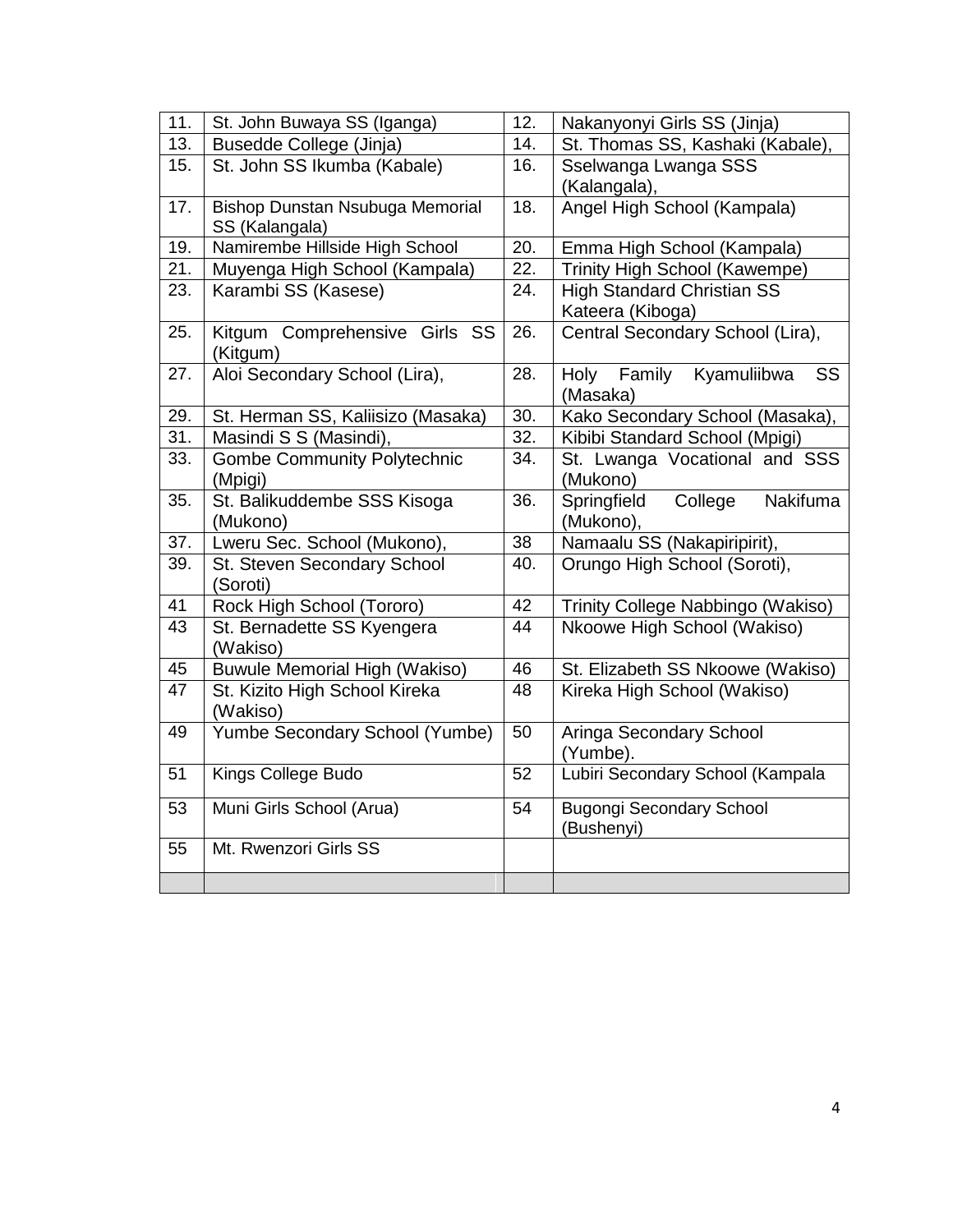Kindly confirm your participation with Allen Nansubuga by sending an SMS or calling 0772-362373 or send an email to alnansubuga@yahoo.com or with Daniel Kakinda by sending an SMS or calling 0772-820167 or send an email to dkakinda@yahoo.com

A detail tentative workshop programme is appended to this invitation.

Sincerely Yours,

Kakinda Daniel. Training Director, SchoolNet Uganda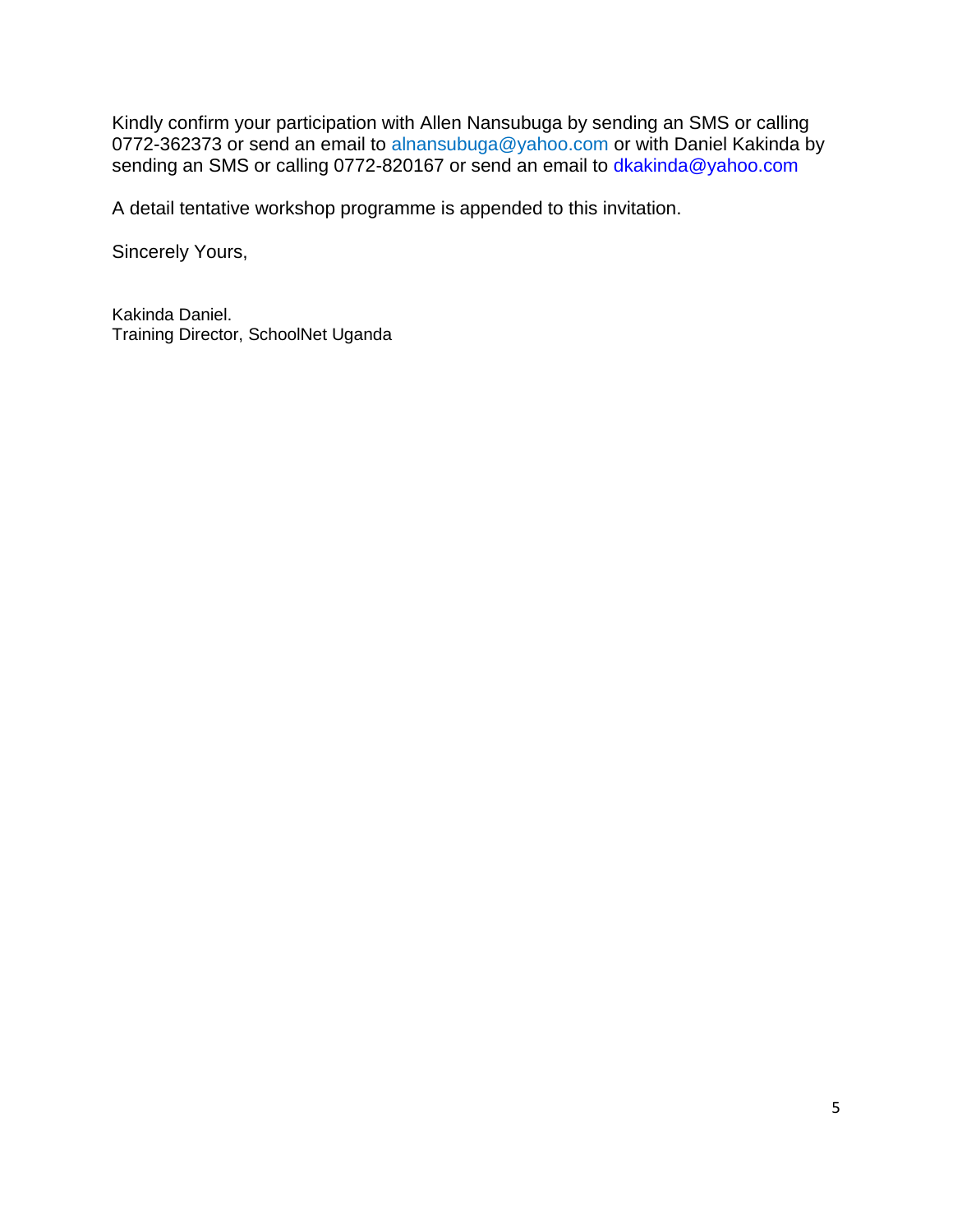# **WSWM STUDENT PEER EDUCATOR WORKSHOP -TENTATIVE PROGRAMME**

|                              | <b>REPORTING DAY - SUN 5TH DEC 2010</b>                                 |                   |
|------------------------------|-------------------------------------------------------------------------|-------------------|
|                              |                                                                         |                   |
| <b>TIME</b>                  | <b>ACTIVITY</b>                                                         | <b>BY WHOM</b>    |
| 2:30-4:30 PM                 | Dormitory registration and receiving mattresses.<br>$\bullet$           | Gayaza High       |
|                              | Housekeeping issues (accommodation, meals, etc.)<br>$\bullet$           | School            |
| 4:30-5:00PM                  | <b>EVENING TEA</b>                                                      |                   |
| 5:00 -6:30PM                 | Hands-On Activity: ICT Training in the Computer lab                     | Chole R.          |
|                              | - Acquiring email addresses                                             | Namazzi V.        |
| 7:00-8:00PM                  | <b>SUPPER</b>                                                           |                   |
| 8:00-10:00PM                 | <b>Hands-On Activity</b>                                                | Chole R.          |
|                              | Acquiring email addresses                                               | Namazzi V.        |
|                              | Using email as a communication tool                                     |                   |
|                              | Using Internet for research                                             |                   |
|                              | <b>END OF REPORTING DAY</b>                                             |                   |
|                              | DAY 1 - MONDAY 6TH DEC 2010                                             |                   |
|                              | <b>Camp opening: Introductions of facilitators and</b>                  |                   |
|                              |                                                                         | Chole R           |
| $8:00 -$                     | participants:                                                           |                   |
| 10:00 AM                     | Participants name, school, expectations and                             |                   |
|                              | concerns.                                                               |                   |
|                              | Setting ground rules                                                    |                   |
|                              | Selection of helping hands                                              |                   |
|                              | Discussion & Presentation: What to expect during the                    |                   |
| 10:00-10:40AM                | week                                                                    | Kakinda<br>Daniel |
|                              | Reactions to participants' expectations and<br>$\overline{\phantom{0}}$ |                   |
|                              | concerns.                                                               |                   |
|                              | Workshop objectives and programme<br>$\overline{\phantom{a}}$           |                   |
|                              | Training Methodology- Experiential learning<br>$\blacksquare$           |                   |
|                              | <b>HEALTH BREAK &amp; BREAK TEA</b><br>10:40-11:00AM                    |                   |
|                              | <b>Minds-On Activity: Brainstorming Sexual Reproductive</b>             |                   |
|                              | Health and Rights (SRHR) challenges faced by young                      |                   |
| 11:00 AM-                    | people.                                                                 | Alex              |
| 1:00 PM                      | Relevancy of WSWM in addressing these challenges.                       | Okwaput           |
|                              | Coping with these SRHR issues as peer educators.                        |                   |
|                              | Need to refer to youth friendly services.                               |                   |
| 1:00 -2:00PM<br><b>LUNCH</b> |                                                                         |                   |
|                              | Presentation & Minds-On Activity: Skit Production                       |                   |
|                              | What is a skit and how to come up with a skit story?                    |                   |
|                              | Plotting a skit story.                                                  | Ssebunya C        |
|                              | Dramatic techniques, style and language                                 | Ntambi A.         |
|                              | Scripting a skit                                                        |                   |
|                              | Roles and responsibilities in skit production.                          |                   |
|                              | Possible challenges and resolving them.                                 |                   |
| 4:00-4:20 PM                 | <b>HEALTH BREAK &amp; EVENING TEA</b>                                   |                   |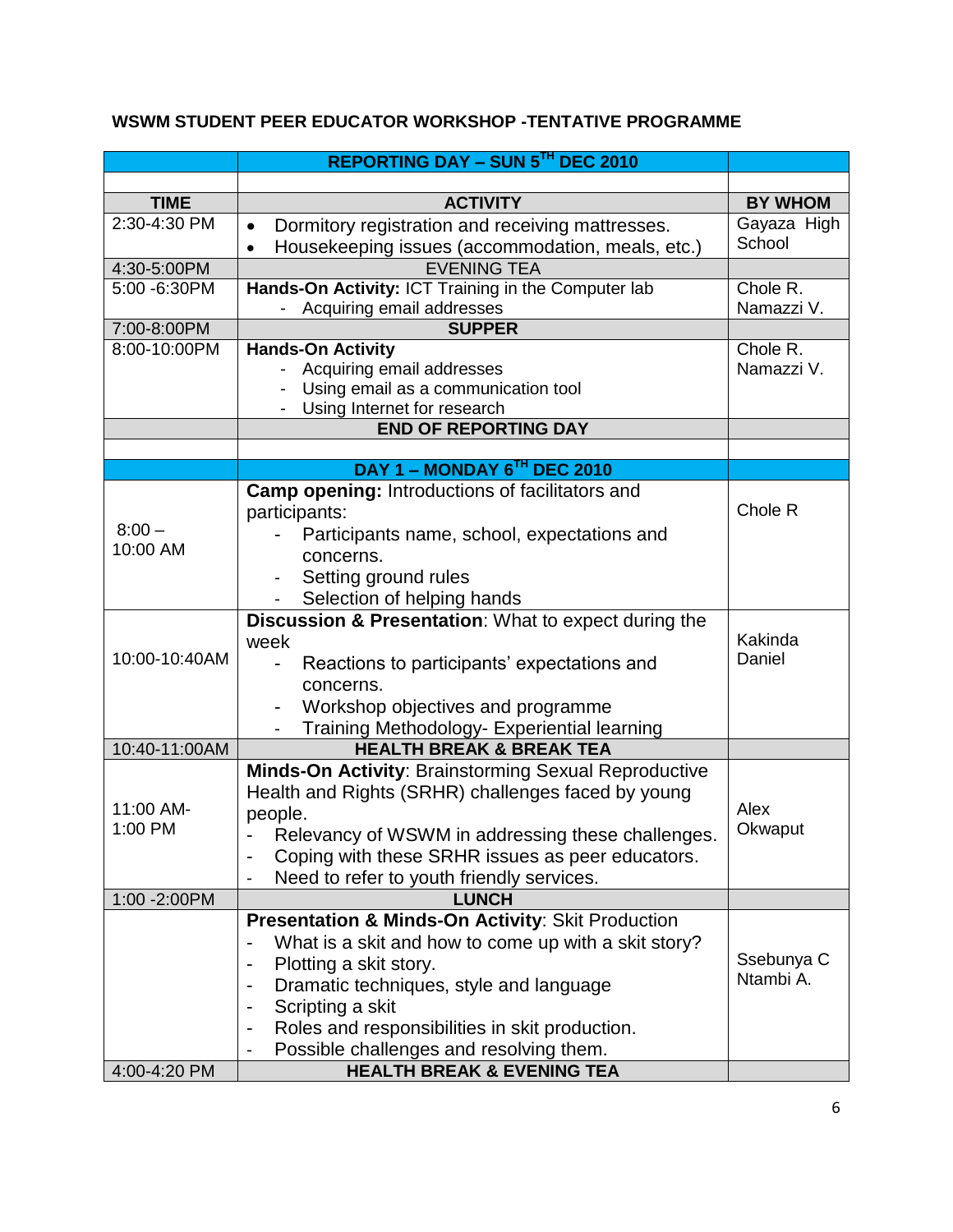| 4:20 -5:30 PM                    | Review of the skits, poems, art pieces and speeches<br>made by participants of the 2009 National WSWM | Kakinda                |
|----------------------------------|-------------------------------------------------------------------------------------------------------|------------------------|
|                                  | <b>Student Peer Educators Camps</b>                                                                   | Daniel                 |
| 5:30-7:00 PM<br><b>FREE TIME</b> |                                                                                                       |                        |
| 7:00 -8:00 PM                    | <b>SUPPER</b>                                                                                         |                        |
| 8:00-10:00PM                     | Private work: Using the Internet for research                                                         | Chole R.<br>Namazzi V. |
|                                  | <b>END OF DAY 1</b>                                                                                   |                        |
|                                  |                                                                                                       |                        |
|                                  | DAY 2 - TUESDAY 7TH DEC 2010                                                                          |                        |
| 8:00-8:30 AM                     | <b>Presentations:</b> Speeches by participants (3 min)<br>each) on any of the SRHR challenges         | Participants           |
|                                  | Brainstorming: Minds-On Activity- Sexuality and                                                       |                        |
|                                  | Love                                                                                                  |                        |
|                                  | Learning own sexuality.                                                                               |                        |
| $8:30 -$                         | The progressive steps of intimacy.                                                                    | Alex                   |
| 10:40AM                          | The physical, intellectual, social and spiritual risks of                                             | Okwaput                |
|                                  | sexual activity.                                                                                      |                        |
|                                  | Practical steps for forming healthy (physical &<br>$\qquad \qquad \blacksquare$                       |                        |
|                                  | emotional) boundaries and respectful healthy                                                          |                        |
|                                  | relationships.                                                                                        |                        |
|                                  |                                                                                                       |                        |
|                                  | Ways to say "NO" to sexual activity.                                                                  |                        |
|                                  | Skills of abstinence and how to return to abstinence                                                  |                        |
|                                  | once sexually active.                                                                                 |                        |
| 10:40-11:00AM                    | <b>HEALTH BREAK &amp; BREAK TEA</b>                                                                   |                        |
|                                  | Brainstorming: Minds-On Activity-Developing                                                           |                        |
| $11:00$ AM $-$                   | communication skills for Peer Educators on SRHR                                                       |                        |
| 1:00 PM                          | issues.                                                                                               |                        |
|                                  | Likes and dislikes of young people                                                                    | Lukwago<br>Kenneth     |
|                                  | Social characteristics of young people                                                                |                        |
|                                  | Issues to consider when communicating to young                                                        |                        |
|                                  | people.                                                                                               |                        |
|                                  | Important components of good public speaking                                                          |                        |
| 1:00 -2:00PM                     | <b>LUNCH</b>                                                                                          |                        |
|                                  | Hands-on Activity: Skit stories                                                                       |                        |
|                                  | <b>SRHR themes for the skits</b>                                                                      | Participants           |
| 2:00-4:20 PM                     | Formation of student groups to come up with                                                           |                        |
|                                  | stories                                                                                               |                        |
|                                  | Skit plotting and writing 15 min scripts for the skits.                                               |                        |
|                                  | Assigning roles and responsibilities within the groups                                                |                        |
| 4:20 -4:40 PM                    | <b>HEALTH BREAK &amp; EVENING TEA</b>                                                                 |                        |
| 4:40 -5:40 PM                    | Inspirational talks by Young people                                                                   | <b>SNU Alumni</b>      |
| 5:40 -7:00 PM                    | <b>FREE TIME</b>                                                                                      |                        |
| 7:00 -8:00PM                     | <b>SUPPER</b>                                                                                         |                        |
| 8:00 -10:00PM                    | Video play: Teenage Pregnancy                                                                         | Chole R.               |
|                                  |                                                                                                       | Namazzi V.             |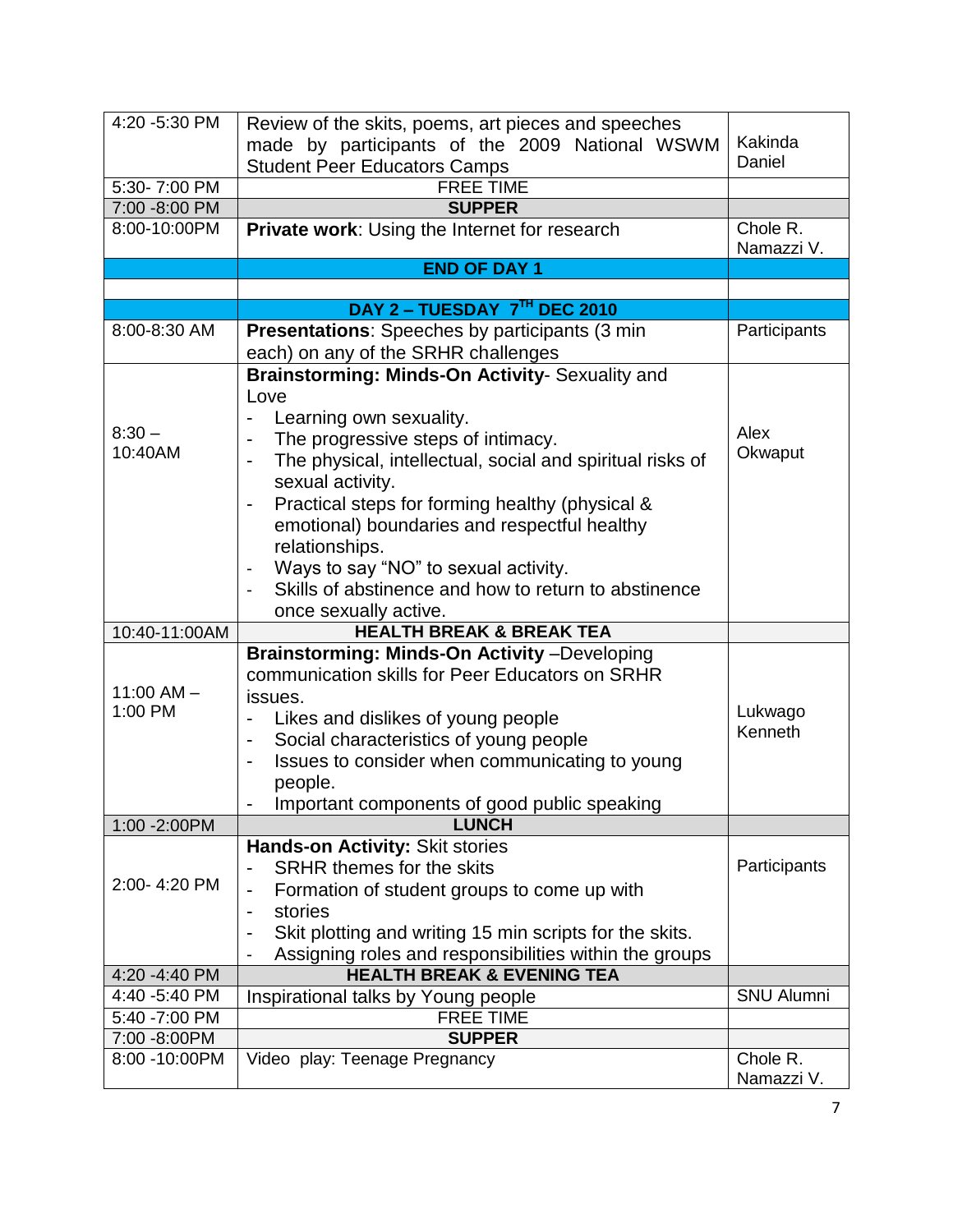|                                    | <b>END OF DAY 2</b>                                                                                                                                                                                                                                                                                                                                                                                                                                       |                                                               |
|------------------------------------|-----------------------------------------------------------------------------------------------------------------------------------------------------------------------------------------------------------------------------------------------------------------------------------------------------------------------------------------------------------------------------------------------------------------------------------------------------------|---------------------------------------------------------------|
|                                    |                                                                                                                                                                                                                                                                                                                                                                                                                                                           |                                                               |
|                                    | <b>DAY 3 - WED 8TH DEC 2010</b>                                                                                                                                                                                                                                                                                                                                                                                                                           |                                                               |
| 8:00-8:30 AM                       | Presentations: Speeches by participants (3 min)<br>each) on any of the SRHR challenges                                                                                                                                                                                                                                                                                                                                                                    | Participants                                                  |
| 8:30-9:00 AM                       | Recap of Day 2 activities and discussion of key learning                                                                                                                                                                                                                                                                                                                                                                                                  | Kakinda<br>Daniel                                             |
| $9:00 -$<br>10:40 AM               | points from day two activities.<br><b>Presentation - Student Peer Educators.</b><br>Who is a Peer?<br>What is SRHR Student Peer Education?<br>Why student peer education?<br>Challenges faced by Student Peer Educators (SPE)<br>SRHR education needed by young people.<br>$\bullet$<br>Desirable qualities of a WSWM student peer educator<br>Roles, responsibilities and boundaries of a school-<br>$\bullet$<br>based WSWM student peer educator (SPE) | Kakinda<br>Daniel                                             |
| 10:40-11:00AM                      | <b>HEALTH BREAK &amp; BREAK TEA</b>                                                                                                                                                                                                                                                                                                                                                                                                                       |                                                               |
| 11:00 AM-<br>12:00 Noon            | Presentation & Minds-On Activity- Pregnancy<br><b>Menstruation cycle</b><br>How pregnancy occurs and signs of pregnancy<br>Pregnancy test<br>Myths about pregnancy<br>Contraceptives<br>Health and social consequences of unwanted teen                                                                                                                                                                                                                   | Winnifred<br>Akeso                                            |
| 12:00-12:20PM                      | pregnancy<br>Video - The Silent Epidemic                                                                                                                                                                                                                                                                                                                                                                                                                  | Daniel<br>Kakinda                                             |
| 12:20 -1:00 PM                     | <b>Presentation &amp; Brainstorming: Sexually Transmitted</b><br>Infections (STIs)<br>Common STIs, their method of transmission, signs<br>and symptoms.<br><b>Prevention and treatment</b><br>Health complications when not treated early                                                                                                                                                                                                                 | Winnifred<br>Akeso                                            |
| 1:00 - 2:00 PM                     | <b>LUNCH</b>                                                                                                                                                                                                                                                                                                                                                                                                                                              |                                                               |
| $2:00 - 4:20$ PM                   | <b>Hands-On Activity</b><br>Group 1: Rehearsing and Acting before camera<br>Group 2: Speeches & Poems                                                                                                                                                                                                                                                                                                                                                     | Ssebunya &<br>Ntambi Abbey<br>Lukwago<br>Kenneth<br>Elizabeth |
|                                    | Group 3: Art works (Paper or Computer based)<br><b>HEALTH BREAK &amp; EVENING TEA</b>                                                                                                                                                                                                                                                                                                                                                                     |                                                               |
| 4:20 - 4:40 PM<br>$4:40 - 5:40$ PM | Virtual Presentation: Introduction to International Collaboration<br>through the iEARN Collaborative Centre                                                                                                                                                                                                                                                                                                                                               | Allan<br>Kakinda                                              |
| 5:40 -7:00 PM                      | <b>FREE TIME</b>                                                                                                                                                                                                                                                                                                                                                                                                                                          |                                                               |
| 7:00 -8:00 PM                      | <b>SUPPER</b>                                                                                                                                                                                                                                                                                                                                                                                                                                             |                                                               |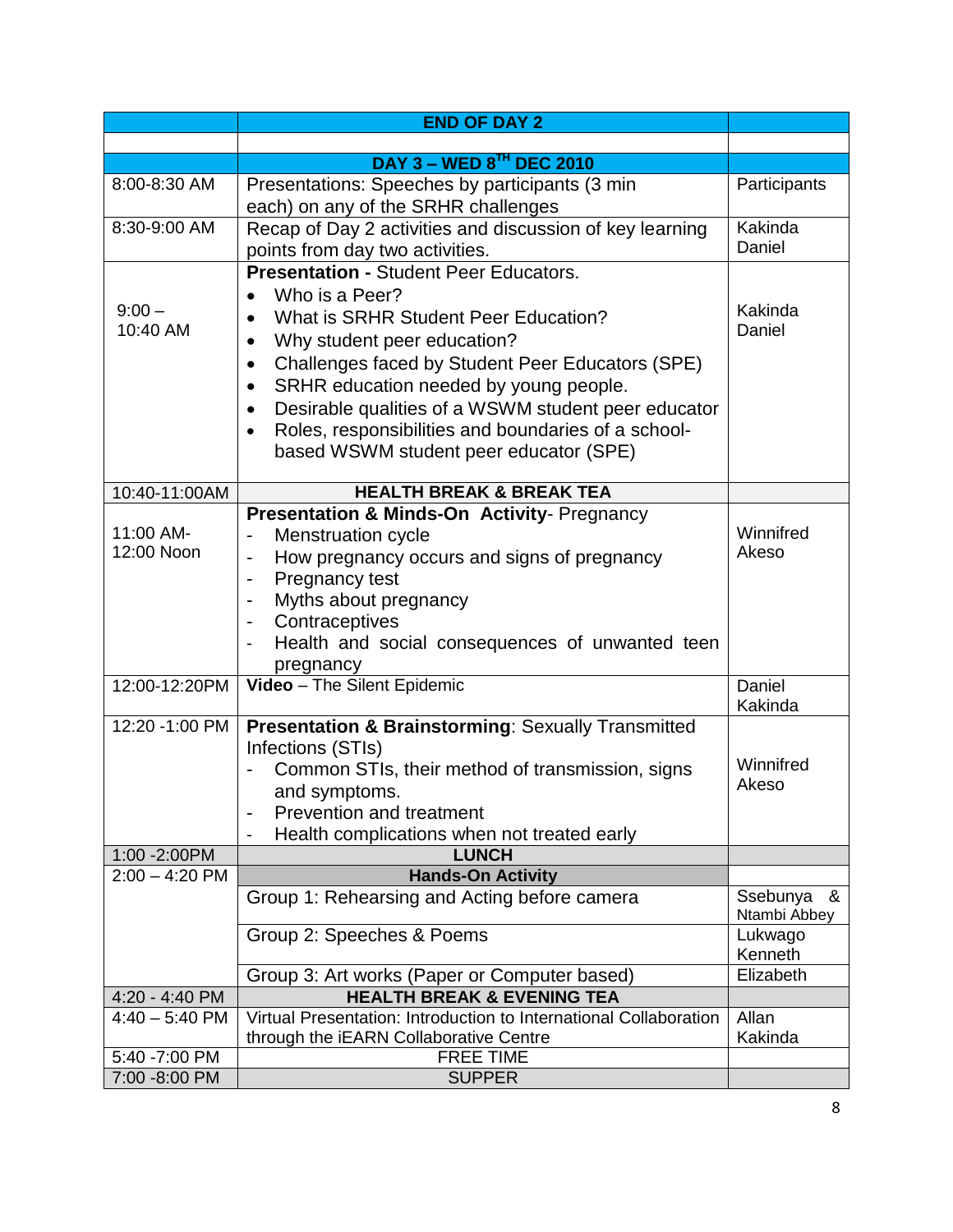|                      | 8:00 -10:00 PM   Private work: Using Internet for International Collaboration                                      | Chole R.                      |
|----------------------|--------------------------------------------------------------------------------------------------------------------|-------------------------------|
|                      |                                                                                                                    | Namazzi V.                    |
|                      | <b>END OF DAY 3</b>                                                                                                |                               |
|                      |                                                                                                                    |                               |
|                      | DAY 4 - THUR 9TH DEC 2010                                                                                          |                               |
| 8:00-9:00 AM         | Personal Testimonies: The Impact of the WSWM on my life or<br>What I have benefited from participating in the WSWM | Participants                  |
| 9:00 - 9:40 AM       | Presentation: Introduction to the WSWM Online Support                                                              | Kakinda                       |
|                      | Centre (http://schoolnetuganda.sc.ug/wswmonlinesupport/)                                                           | Daniel                        |
| $9:40 - 10:40$ AM    | Online<br>Hands-On Activity: Exploring the WSWM                                                                    | Participants                  |
|                      | <b>Support Centre &amp; Submitting SRHR Questions</b>                                                              |                               |
| 10:40-11:00 AM       | <b>HEALTH BREAK &amp; BREAK TEA</b>                                                                                |                               |
| 11:00AM-<br>12:20 PM | Minds-On Activity: Reviewing filmed footage of                                                                     | Ssebunya<br><b>Chris</b><br>& |
|                      | skits                                                                                                              | <b>Ntambi</b>                 |
|                      | Discussing strengths and weaknesses.<br>Improving the skits                                                        | Abbey                         |
| 12:20-1:00PM         | Presentation: Drawing a story board                                                                                | Kasendwa R.                   |
| 1:00-2:00PM          | <b>LUNCH</b>                                                                                                       |                               |
| 2:00 -6:00PM         | <b>Hands-On Activity</b>                                                                                           |                               |
|                      | <b>Group 1: Rehearsing Skits</b>                                                                                   | Ssebunya &                    |
|                      |                                                                                                                    | <b>Ntambi</b>                 |
|                      | Group 2: Filming the speeches & poems                                                                              | Chole R.                      |
|                      | Group 3: Filming the Art pieces                                                                                    | Kasendwa R.                   |
| 6:00 -7:00PM         | <b>FREE TIME</b>                                                                                                   |                               |
| 7:00 -8:00PM         | <b>SUPPER</b>                                                                                                      |                               |
| 8:00 -10:00PM        | Private work: Using the Internet for Educational Research                                                          | Chole R.<br>Namazzi V         |
|                      | <b>END OF DAY 4</b>                                                                                                |                               |
|                      |                                                                                                                    |                               |
|                      | DAY 5- FRID 10TH DEC 2010                                                                                          |                               |
| 8:00 - 8:40 AM       | Hands-On Activity: The WSWM Online Support Centre                                                                  | Chole R.<br>Namazzi V         |
| 8:40 - 9:30 AM       | Presentation & Brainstorming: The role of the Alumni                                                               | Namazzi                       |
|                      | WSWM Students in promoting WSWM (advocacy &                                                                        | Vivian                        |
|                      | marketing)                                                                                                         |                               |
| 9:30-10:40AM         | Presentation & Sharing: Self-discovery, life coping skills &<br>my future dreams                                   | Alex                          |
| 10:40 -11:00AM       | <b>HEALTH BREAK &amp; BREAK TEA</b>                                                                                | Okwaput                       |
| 11:00 -12:30         | <b>Presentation &amp; Brainstorming: Lesson 14: Sharing</b>                                                        | Kakinda                       |
|                      | best & worst practices at the WSWM Exhibitions                                                                     | Daniel                        |
| 12:30 - 1:00 PM      | Suggestions from Student Peer Educators of how to improve                                                          | Daniel                        |
|                      | WSWM implementation & Workshop Evaluation                                                                          | Kakinda                       |
| 1:00-2:00PM          | <b>LUNCH</b>                                                                                                       |                               |
| 2:00-6:00PM          | Skit filming                                                                                                       | Chole &                       |
|                      |                                                                                                                    | Kasendwa                      |
| 6:00 -8:00 PM        | <b>Closing Ceremony</b>                                                                                            | Alex                          |
|                      | Viewing of filmed skits                                                                                            | Okwaput                       |